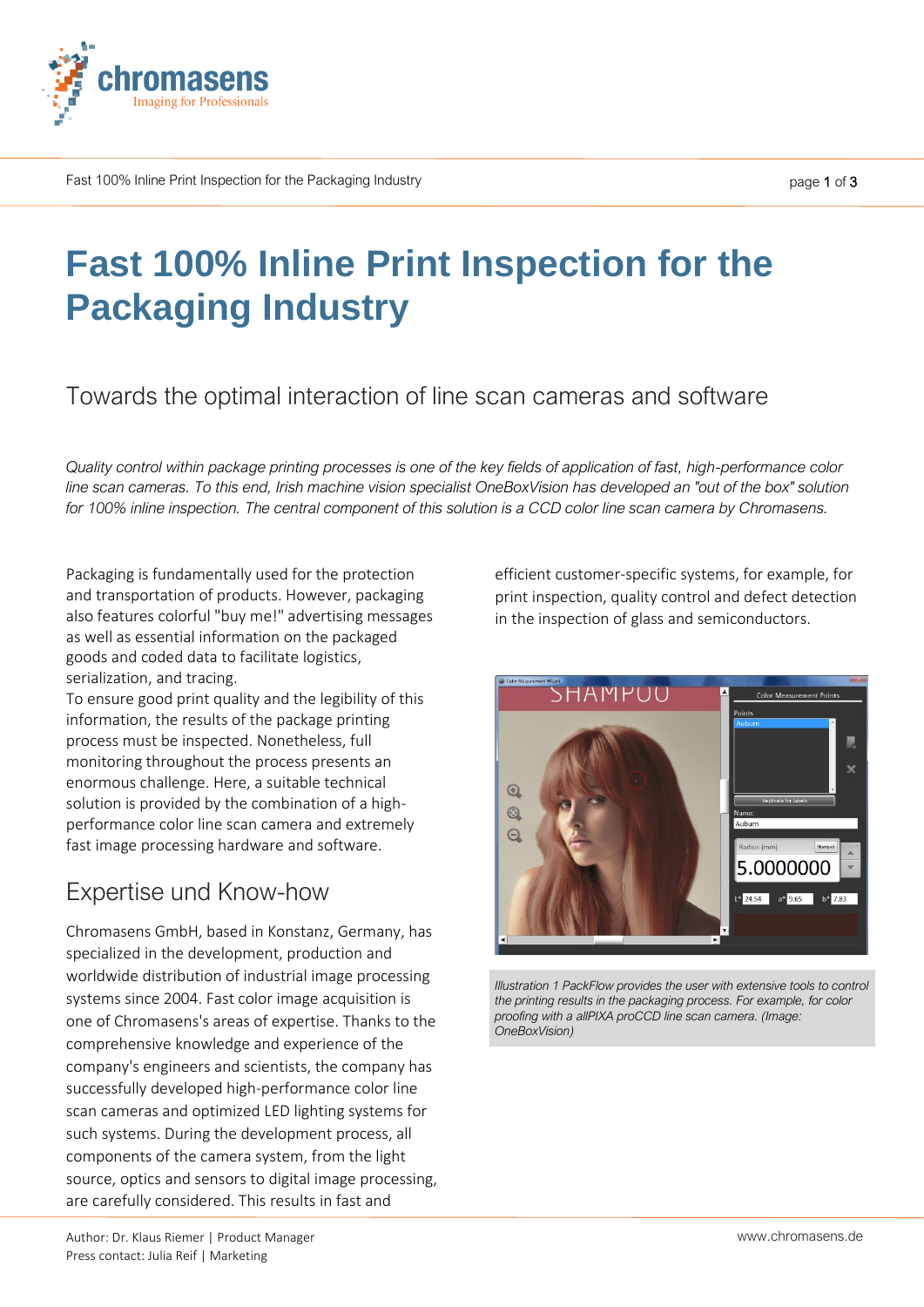

Fast 100% Inline Print Inspection for the Packaging Industry

#### Why line scan cameras?

CCD line scan cameras are ideally suited for image acquisition tasks where extensive areas and objects with large surfaces must be rapidly captured and analyzed.

With a CCD line sensor, light-sensitive pixels are arranged in a single line and read out according to the operating principles of the CCD sensor. The readout frequency is adapted to the throughput speed of the objects or surface areas to be captured. In color line scan cameras, one sensor line is used for each primary color. The individual lines are then combined to generate the full image.



*AllPIXA pro CCD line scan cameras of the Chromasens camera series are currently the fastest line scan cameras of its kind. Together with the Corona II LED illumination, they form the heart of the OneBoxVision PackFlow solution. (Image: Chromasens)*

By timing the line-by-line scanning with the object transport cycle in the transport direction, an almost distortion-free image can be achieved. The particular strength of line scan cameras emerges when they are used in conjunction with specially adapted line lighting, which illuminates a single line on an object. This form of illumination is extremely homogeneous and achieves a high light intensity. Moreover, in terms of color, it can be adapted precisely to the required image acquisition.



*Chromasens' Corona II LED illumination module is optimized for use in conjunction with the allPIXA pro camera series. The reached speed and accuracy of the two interacting systems is impressive and great for applications like PackFlow from OneBoxVision. (Image: Chromasens)*

With the allPIXA pro camera series, Chromasens has crafted the world's fastest CCD-color line scan cameras. The expertise applied in the development of these cameras has resulted in line frequencies of up to 156 kHz that feature very high color reproduction and outstanding image quality. The highly sensitive, trilinear RGB color line sensors generate resolutions of 4096 x 3 to 7300 x 3 pixels.

The special features and specifications of the allPIXA pro camera series make these devices particularly suitable for highly challenging inspection tasks in the packaging industry, such as verifying the print quality on flexible packaging materials.

## Fast 100% inspection with PackFlow

OneBoxVision, based in Clonmel, Ireland, was founded in 2011 and is implementing machine vision applications that can be used directly and without additional programming by the user. The company's core competence lies in the development of application-specific solutions for very large images, which arise in the packaging industry during the inspection of rolls and sheets, as well as films.

page 2 of 3